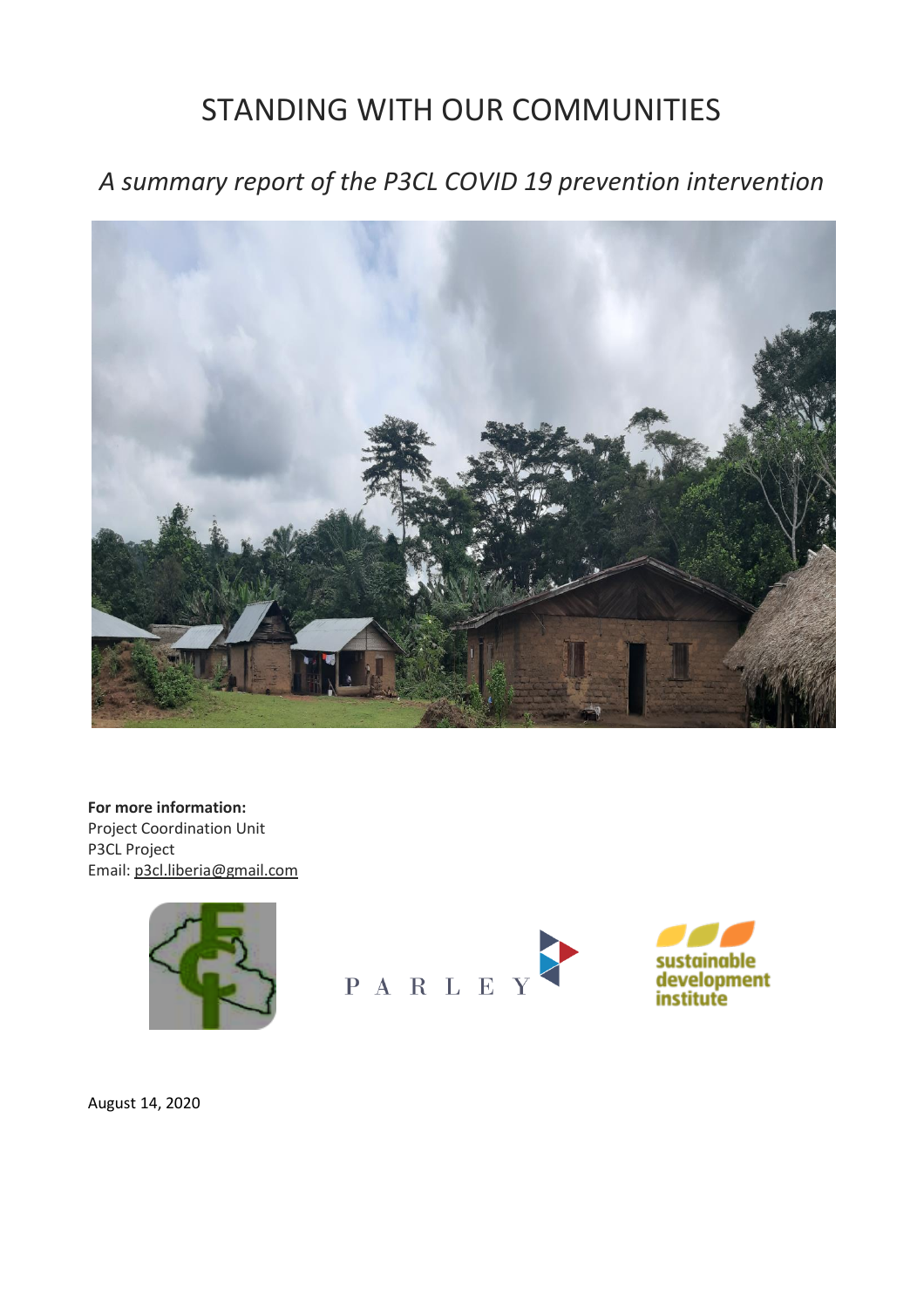#### **1. Introduction**

In March, Liberia recorded the first few cases of COVID 19. By April 10, as the number of cases started to increase, the government imposed a State of Emergency – closing schools, places of worship and non-essential businesses, instructed non-essential civil servants to take paid leave, closed the airports, restricted travels between the various counties as well as limiting public gatherings to no more than 10 persons in a room or confined space.

Reflecting on their experiences of 2014, when the spread of the Ebola Virus Disease peaked, the partners met to discuss how best to support the project communities during the pandemic. The partners feared that given the weak state of the country's health system, a robust focus on prevention was needed. At the end of the meeting they agreed that such intervention would demonstrate solidarity in the face of the pandemic. Additionally, there was a strong feeling among the partners that such support would further reinforce trust between themselves and the communities; a critical *social capital* they need as they work together on the sensitive issue of land.

The partners therefore requested permission from the Tenure Facility to procure and deliver hygiene kits along with official public health information materials to the 24 project communities. They agreed that not only would such effort contribute to preventing the spread of the virus to the communities they work in, but it would support the government's effort to prevent the spread of the virus across the country. Following approval from the Tenure Facility, the partners procured and supplied hygiene kits to all 24 communities and their sub-units.

This report describes the activities carried out as part of the intervention, and shares updates from the communities since the intervention.

#### **2. Summary of activities**

The intervention had two components: awareness raising and delivery of prevention supplies, but both were carried out in an integrated manner. This approach was designed to ensure that people were adequately informed about how the corona virus spreads and the ways in which it could be prevented, and at the same time provide the communities the materials or resources they needed to prevent the spread of the virus.

The population of the 24 communities, estimated to be more than 100.000, benefitted directly and indirectly from the intervention, especially the awareness raising component. For example, radio programs highlighting facts and figures related to the pandemic, the erection of signboards in strategic locations in some communities, and the posting of posters in key population centers within the project communities as well as neighboring communities made it possible to reach a large segment of the population within and outside of these communities. The hygiene supplies distributed benefitted primarily the project communities and their immediate neighbors.

The three partners procured and delivered materials to the communities they are working with to implement the Customary Land formalization activities. The supplies included 2,298 buckets fitted with faucet to set up hand-washing stations across the communities, and disinfectants including 80 cartons of liquid Chlorine, 553 cartons of powdered soap and assorted quantities of Dettol and Hand Sanitizer.

Below is a summary of each partner's activities. The partners' individual reports contain more specific details on locations and communities.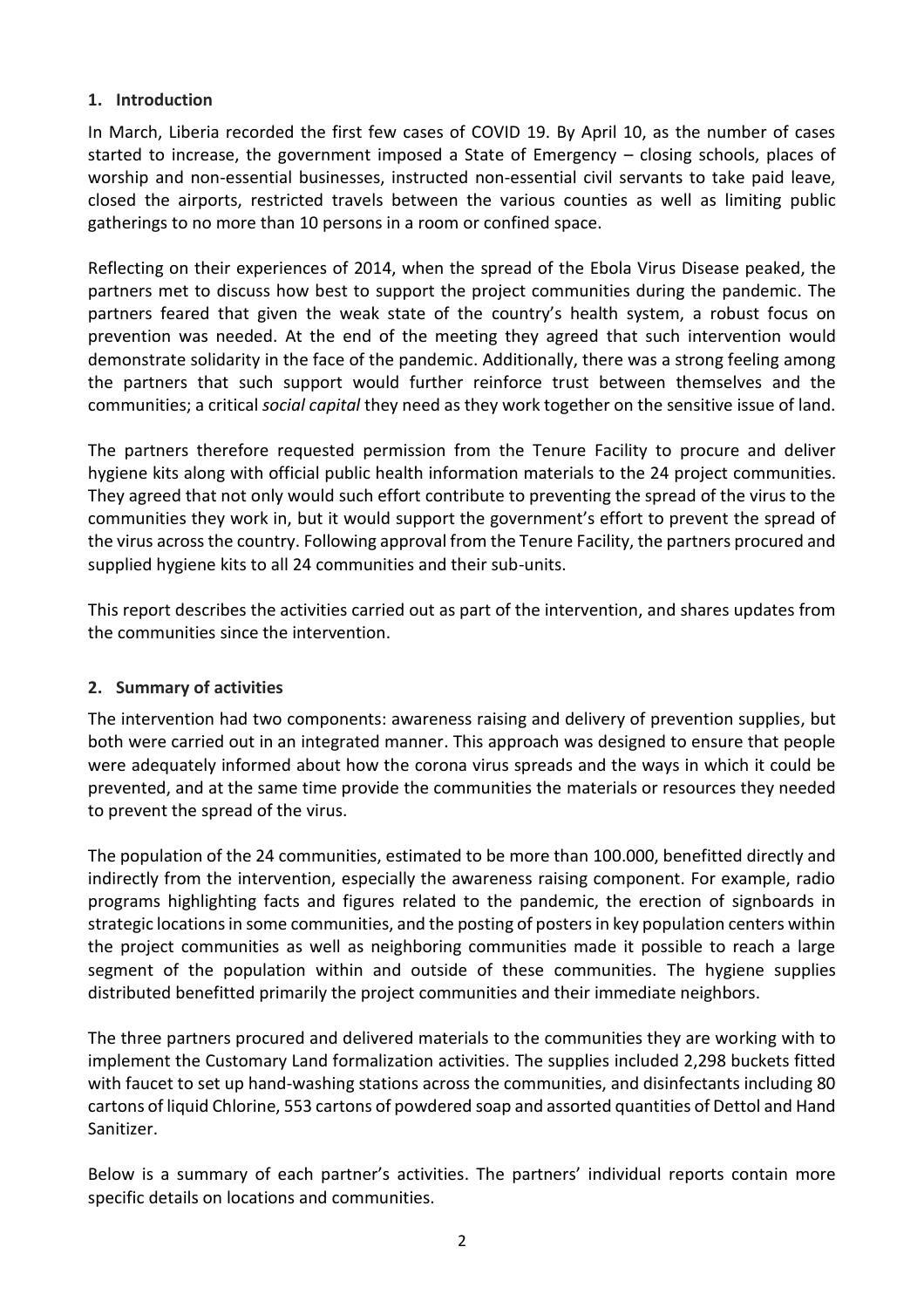## **2.1. Foundation for Community Initiatives (FCI)**

FCI delivered hygiene kits that included 640 buckets fitted with faucets, 40 cartons of chlorine, 25 cartoons of hand sanitizers and 83 cartoons of powder soap to 8 communities in Grand Bassa and Sinoe Counties. The distribution covered the communities benefitting from the P3CL project. The team also delivered illustrated awareness messages from the Ministry of Health focusing on the signs and symptoms of COVID -19 as well as preventive measures on COVID – 19.

All the community leaders and stakeholders receiving supplies on behalf of their communities expressed gratitude to the team and the organization. While the team avoided bringing in large numbers of the Community Members, cross section of community stakeholders were always present during the presentations. The FCI team worked alongside the CLDMC leaderships to carry on the exercise in the 8 project communities.

#### **2.2. Sustainable Development Institute (SDI)**

SDI distribution and awareness raising on the COVID 19 pandemic covered River Cess, River Gee, and Maryland targeting 8 communities supported through the P3CL project and selected neighboring communities. SDI response had three components including awareness raising efforts through educational materials and radio programs, in person meetings with the project community leaderships - with social distancing rules and other safeguards applied, and distribution of hygiene kits including buckets, chlorine, powder soap, Clorox, Dettol to towns and villages within all eight communities. The team also distributed materials in 15 neighboring towns and villages.

In total SDI distributed 567 buckets, along with 70 cartoons of powder soap, 35 cartoons of Dettol, 40 cartoons of Chlorine and cleaning materials to 57 towns and villages. The team also placed buckets at important community centers at central locations in each towns, including churches, youth centers, Palava Huts, Chiefs' offices. To increase local knowledge of the virus, SDI distributed educational materials including 1000 posters and 20 banners with government approved awareness messages on the virus and preventive measures.<sup>1</sup> In addition to the government produced materials, SDI printed and distributed 2000 flyers, 3 large banners, 500 stickers and conducted 3 radio program in the 3 project counties to get the messages spread to a wider public.

The team used community leader forums to educate the communities about COVID 19 preventions. To show community ownership, the team worked closely with community mobilizers, animators, CLDMCs, town criers, and selected local community leaders during the awareness and outreach efforts.

The team used the intervention to update itself on the status and challenges of the eight communities, assessing efforts and ongoing challenges, especially around boundary harmonization.

#### **2.3. Parley Liberia**

 $\overline{a}$ 

Fourteen clans in the three counties benefited from Parley's distribution. These clans included the 8 Parley supported communities and others neighboring communities including Tahamba, Wulukoha, Wanwoma, and Hassala clans in Lofa and Kpatawee and Kporyoquelleh clans in Bong County. These adjacent clans are involved in boundary harmonization activities with the P3CL supported communities and the hygiene kit distribution presented the opportunity to build

<sup>&</sup>lt;sup>1</sup> These materials were received from the Ministry of health and the National Public Health Institute of Liberia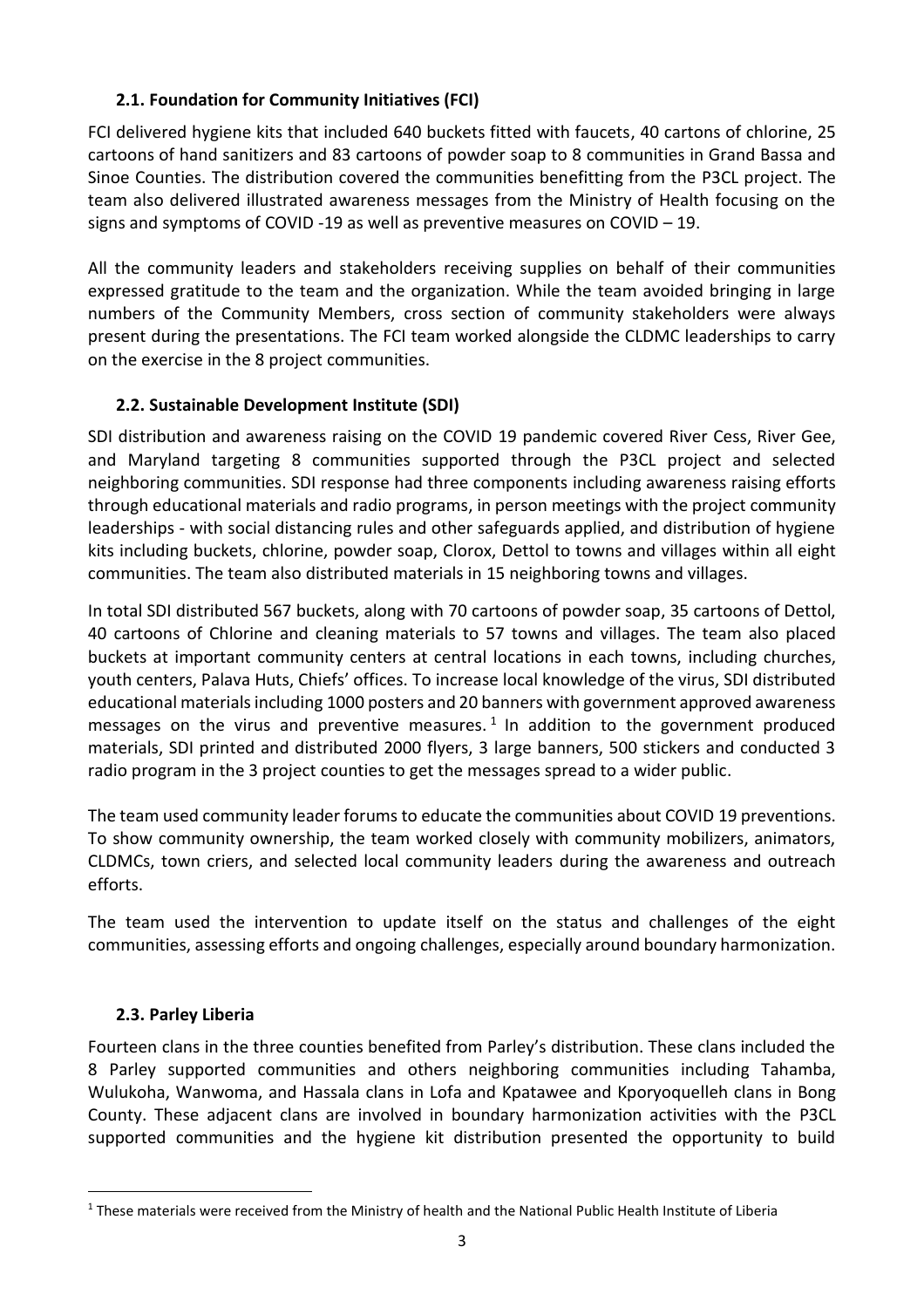solidarity among communities involved in the formalization process, while mitigating the spread of the virus.

The materials distributed included 1091 hand-washing buckets with faucets, and 400 cartons of powdered soap (approximately 60, 30 gram sachets per beneficiary). 109 hygiene kits were reserved for distribution at up-coming boundary harmonization meetings.

In Lofa County the two P3CL supported communities were allocated 200 sets, while the four adjacent communities were allocated also 200 sets. In Bong County the two P3CL supported Communities were allocated 200 sets, while the two adjacent communities were allocated 100 sets. The four P3CL supported communities in Nimba County were allocated 400 sets. Approximately, 60 sachets of (30 gram each) powdered soap were distributed with each bucket with adjustments for larger clans/communities.

The Parley Team worked with the Community Land Development and Management Committees (CLDMCs) to ensure the materials reached all community sub-units. Given that the number of subunits per clan is not uniform, Parley prepared a distribution plan that considered the number of towns/villages and population size. This approach mitigated the problem of disadvantaging clans with more subunits, and more populated towns and villages.

### **3. After Action Update**

The government has ended the State of Emergency imposed at the onset of the outbreak in Liberia, but advices the population to remain vigilant given that the virus remains present here. Following the relaxation, partners are now accelerating activities while ensuring compliance with basic hygiene and government regulations. For example, participants at community meetings are required to wear partial face-covering (mouths and nose) and, to wash and sanitize their hands regularly.

Although the number of infected persons continue to increase, no case has been reported in any of the 24 communities where the partners are working; this is in spite of the fact that some of counties or regions where the communities are located have recorded cases. This is particularly welcoming considering that all of them are remote, mostly inaccessible by road at this time of the year, and are without health facility with capacity to deal with an outbreak.

#### **4. Conclusions**

Below are three key conclusions related to the pandemic, the intervention, and the P3CL Project itself, the partners would like to highlight:

- 1) In spite of the adjustments to the budget, to accommodate the procurement of the COVID 19 prevention kits, a budget overrun is not foreseen. All the partners have made adjustments to accommodate the COVID 19 response expenses within their approved budgets and yet remained under the 10% reallocation threshold.
- 2) Given the changes to the national context, some minor adjustments have been made to the work plans. For example, instead of three national learning and experience sharing events, the partners now plan to convene a 3-day national conference that would involve two full days of learning and experience sharing and a third day that would focus on launching a donor appeal.
- 3) Liberia has been successful at containing the virus, however lingering concerns about a potential surge requires continued vigilance throughout the remainder of the year. As such, activities that